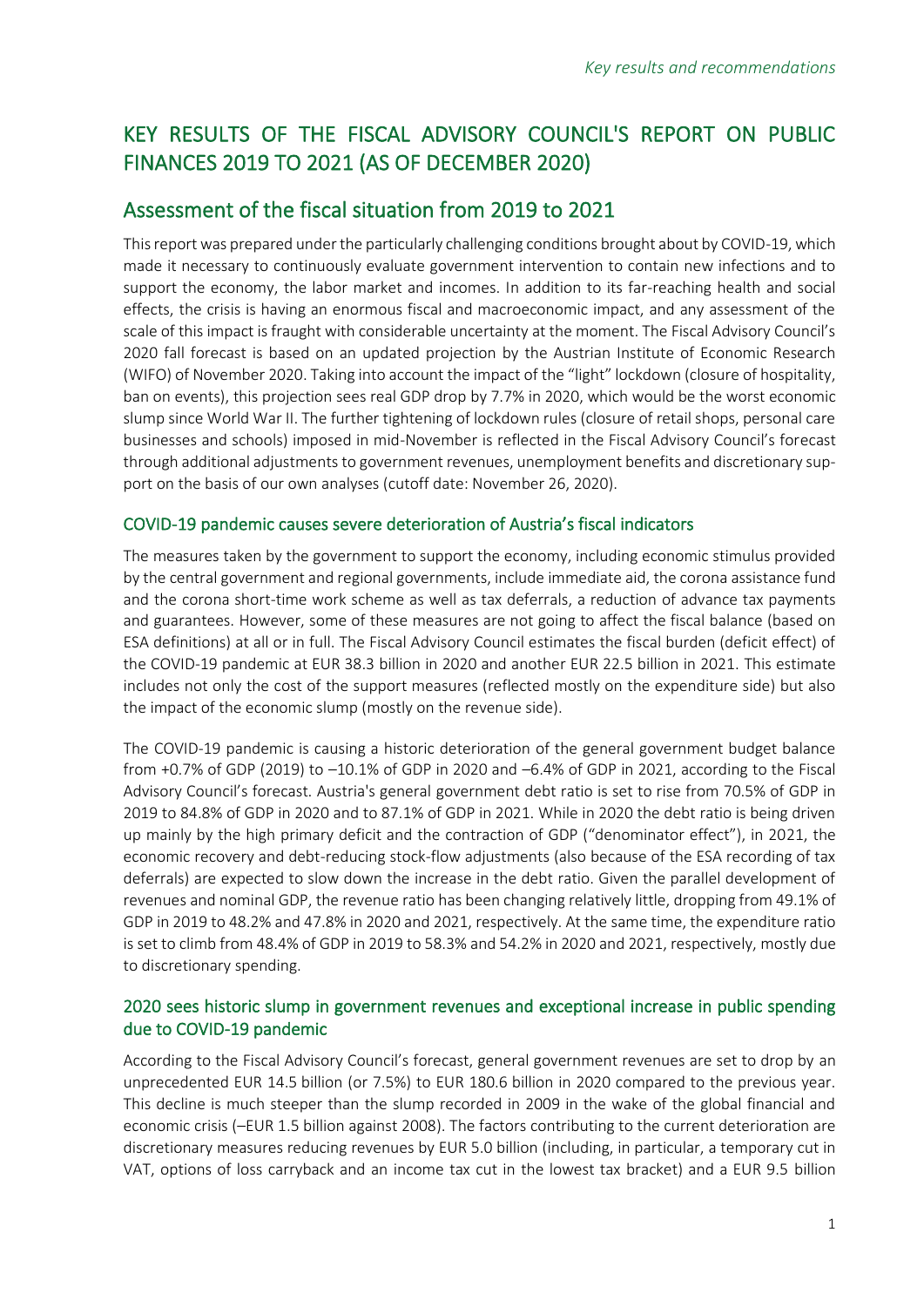#### *Key results and recommendations*

decline in revenues due to the macroeconomic shock. Revenues are expected to increase only moderately in 2021 – by EUR 6.1 billion (or 3.4%) to EUR 186.7 billion – as the recovery will be slow and the effects of additional revenue-reducing measures will be taking hold (including a prolongation of the temporary VAT cut for the whole of 2021, tax relief and support measures for restaurants and accelerated depreciation). According to the Fiscal Advisory Council's forecast, the option to defer federal taxes without interest penalty will postpone revenues of EUR 0.6 billion in ESA terms from 2020 to 2021 (this amount already takes into account a rate of default of 20%).

At the same time, government expenditure is rising at an exceptional pace because of the public support measures: The Fiscal Advisory Council sees government spending increase by EUR 25.8 billion or 13.4% to EUR 218.3 billion in 2020 compared with the previous year, before dropping by EUR 6.6 billion or 3.0% to EUR 211.7 billion in 2021, which will be mostly due to the expiry of temporary measures. Direct COVID-19-related support measures account for EUR 19.0 billion of the increase in expenditure in 2020; in 2021, this effect will decrease to EUR 4.3 billion. Such measures include above all short-time work schemes, fixed cost grants, the hardship fund and compensation for sales losses. Other measures adopted in 2020 include funds to encourage environmental investment (e.g. funds granted under the Environmental Support Act, scaling up of renewable energy, investment in climate-friendly innovations) and labor market support measures (e.g. funds for qualification and training, digitalization); taken together, these measures push up expenditure by a further EUR 1.8 billion and EUR 3.2 billion in 2020 and 2021, respectively.

### Adjustment of underlying data needed for plausibility check of Ministry of Finance's 2021 budget

The results of the Fiscal Advisory Council's forecast cannot be directly compared with the Federal Ministry of Finance's 2021 budget, which was presented in October. The latter was based on the then current WIFO forecast, which did not include a second lockdown, and assumed a general government budget balance of –9.5% of GDP and –6.3% of GDP in 2020 and 2021, respectively. The plausibility check of the Federal Ministry of Finance's figures was based on the quick assessment published by the Office of the Fiscal Advisory Council at end-October 2020, which rested on the same macroeconomic assumptions. The quick assessment was slightly more optimistic about the budget balance, putting the deficit at  $-9.2\%$ and –5.8% for 2020 and 2021, respectively. Given the prevailing high uncertainty of estimates, this deviation can be considered small. Also, the Office of the Fiscal Advisory Council expected revenues to be somewhat higher across all main categories (except social security contributions), while general government expenditure was forecast to be slightly higher in 2020 and lower in 2021 compared with the Finance Ministry's budget. These deviations are likely to be attributable to the ministry's assumption that the funds budgeted for several COVID-19 support measures (in particular short-time work schemes and fixed cost grants) will be used up in full and a larger part of guarantees will be called early.

# No SGP procedures despite excessive deficit and debt ratios in 2020 and 2021 because of unusual conditions caused by COVID-19

In 2019, Austria was clearly in compliance with the Maastricht criteria (deficit threshold of 3% of GDP, sufficiently fast reduction of the government debt ratio); from 2020 on, however, Austria is set to significantly deviate from the targets. These deviations in 2020 and 2021 are attributable to the COVID-19 pandemic, an unusual event that implies far-reaching uncertainty with regard to its macroeconomic and fiscal impact. Therefore, the European Commission decided, already in spring 2020, not to launch excessive deficit procedures in any Member States.

In 2019, Austria met its medium-term budget objective (MTO) of a structural budget deficit of no higher than 0.5% of GDP. According to the European Commission's ex post evaluation in spring 2020, which is relevant for the final assessment, the structural budget balance was –0.3% of GDP, whereas nominal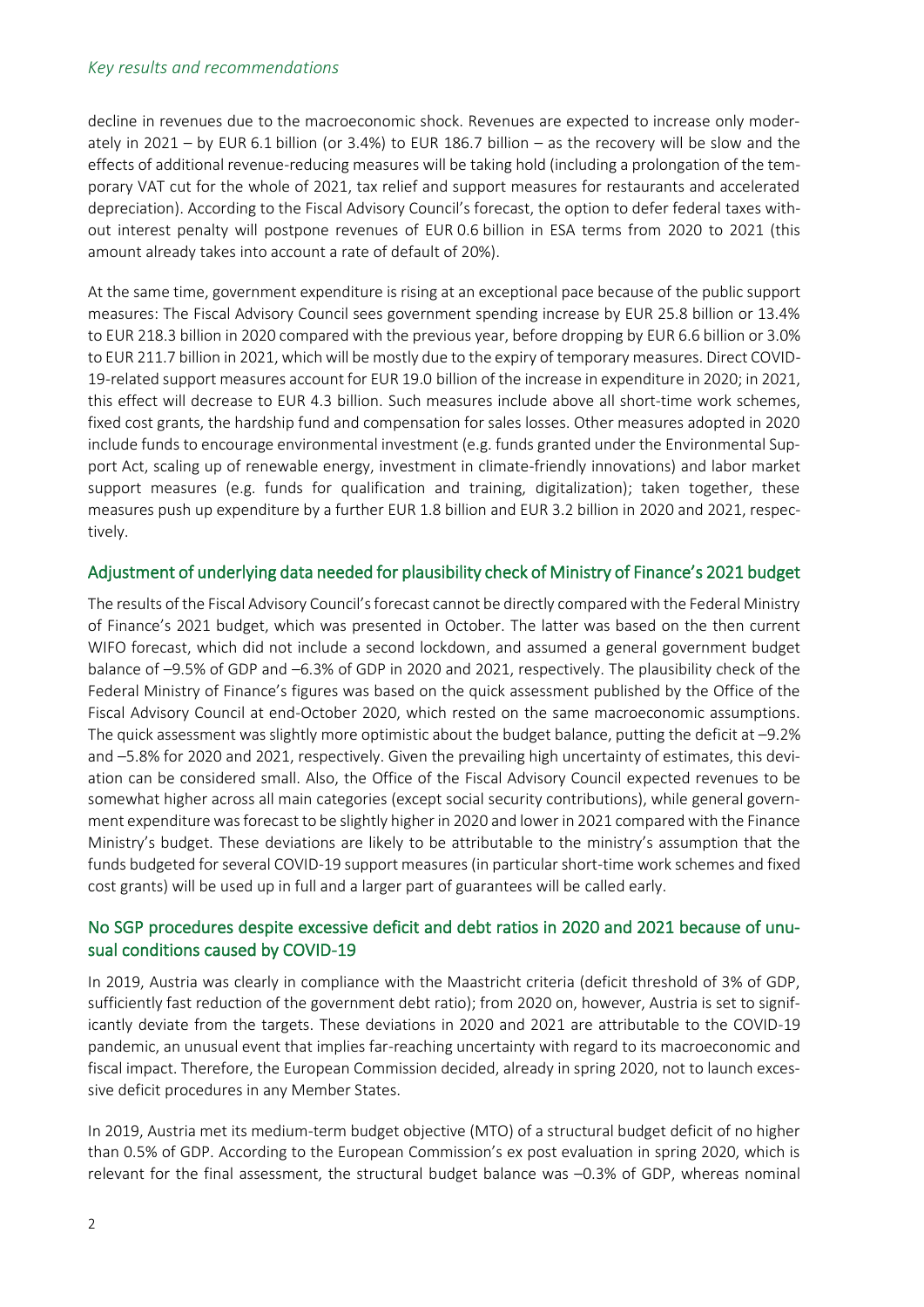expenditure growth was significantly above the general government benchmark according to the EU definition. However, as long as the MTO is complied with, noncompliance with the spending rule does not trigger procedural steps under the Stability and Growth Pact (SGP). For 2020 and 2021, the European Commission has activated the "general escape clause," which allows Member States to temporarily deviate from the structural budget targets (structural budget balance and spending rule) because of COVID-19. Hence, there will be no (numerical) review of structural budget figures for 2020 and 2021. Furthermore, the dramatic drop in GDP in 2020 and the comparatively modest recovery projected for 2021 imply downward revisions of potential output and corresponding upward revisions of the output gap for the past years – and these revisions are as significant as they are implausible. This means that for the time being and for some time after the end of the current crisis, there is no use in trying to interpret the output gap and the structural balance.

## No sanctions for 2019 under national fiscal rules, general escape clause activated for 2020 and 2021

The budget balances reported by the regional and local governments in September 2020 – which, taken together, yielded a surplus of EUR 0.7 billion (including regional chambers) – and the EUR 1.8 billion surplus reported by the central government indicate some improvement of the balances on the corresponding control accounts. Control accounts record the deviations of actual (structural) government budget balances from their annual targets. The 2019 control account balances, which remain preliminary until adopted by the Austrian Coordination Committee in spring 2021, were positive at the central and regional levels and negative at the regional level. Between end-2018 and end-2019, the central government surplus had increased (to 0.235% of GDP), whereas the regional government surplus decreased slightly (to 0.723% of GDP). At the local level, the balance, which had been positive in the previous year, turned negative (–0.057%) as at end-2019. There were no threshold breaches at the different levels of government, which means that breaches by individual regional or local governments did not trigger any sanctions.

Only the province of Vorarlberg and its municipalities as well as the municipalities in Tyrol and Burgenland reported negative control account balances in 2019, which, according to the relevant rules, must be corrected without undue delay. This means that the correction of balances under the pro rata threshold must be initiated immediately after the deactivation of the general escape clause in 2022 and concluded by end-2023.

As agreed at the EU level, for the time being, there will be no ex ante evaluation of compliance with national fiscal rules for 2020 and 2021 owing to the activation of the general escape clause, which, according to Article 11 of the 2012 Austrian Stability Pact, also applies to national fiscal rules. Similarly, there has been no numerical evaluation of the debt path for 2020 and 2021 as prescribed in the 2012 Austrian Stability Pact, as the data currently available do not provide a useful basis for calculations.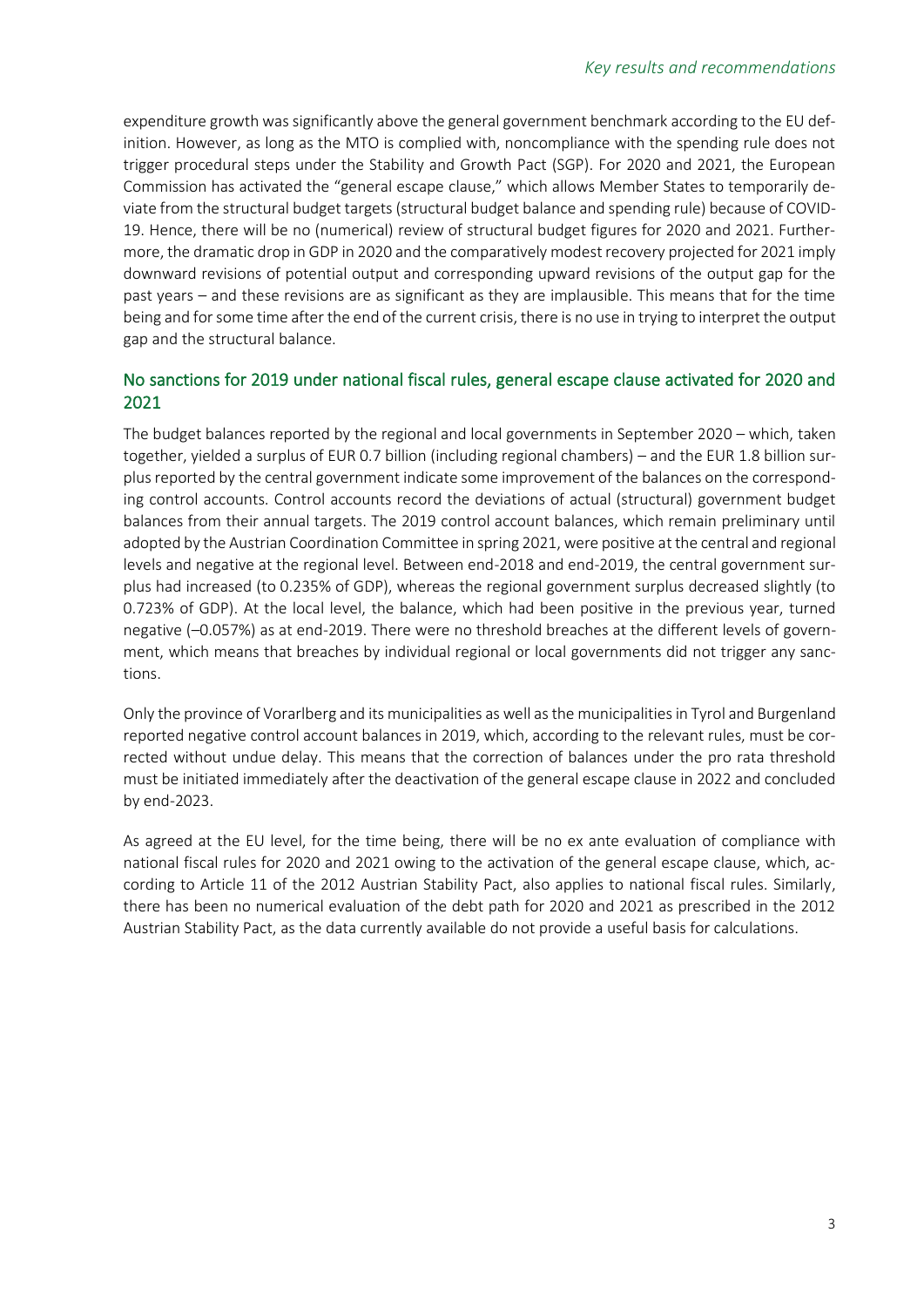# Recommendations of the Fiscal Advisory Council on Austria's budget policy for 2021

# Thoroughly preparing and rigorously implementing the return to sustainable fiscal policy after COVID-19 pandemic

Background: The Fiscal Advisory Council's current forecast expects the COVID-19 pandemic to cause a massive increase in Austria's general government debt ratio from 70.5% of GDP (2019) to 84.8% and 87.1% of GDP in 2020 and 2021, respectively. This rise is attributable to the deep economic slump resulting from the economic and social lockdowns imposed in Austria, which has been accompanied by a global recession, as well as the government's extensive support measures to contain the economic and social impact of the pandemic. Real GDP is set to contract by at least 7.7% in 2020, according to the Austrian Institute of Economic Research (WIFO). The Fiscal Advisory Council estimates that the pandemic's overall fiscal cost (deficit effect) will amount to EUR 38.3 billion in 2020 and EUR 22.5 billion in 2021, with the support measures showing mainly on the expenditure side and the impact of the economic slump primarily reflected on the revenue side.

The experience of the 2008 financial crisis showed that a rigorous path toward restoring sound fiscal positions not only provided the basis for achieving excellent credit ratings and, consequently, particularly favorable funding conditions for Austria's central government but also created the room for maneuver necessary for the large-scale government intervention during the current crisis situation. In contrast to the financial crisis of 2008, the ongoing low interest environment is now one of the factors that will make it easier to return to a sustainable fiscal path.

### Recommendations:

- The Fiscal Advisory Council welcomes the extensive intervention measures all levels of government in Austria have taken to fight the COVID-19 pandemic and its social and economic impact within their mandate to safeguard stability. After the end of the pandemic, the government needs to withdraw from the temporary support and stimulus measures in an orderly and business cycle-compliant way to bring the country back on a path toward sustainable public finances. In addition, once the worst phase of the pandemic is over, the government needs to take stock of the budget situation and develop a medium-term plan for reducing the budget deficit and the debt ratio. To the extent possible, such a fiscal path should ensure planning certainty for stakeholders in society and the economy.
- An overall strategy should envision adjustments in particular in those areas that require strategic and structural reforms (the system of taxes and subsidies, pensions, long-term care). Such a strategy should be guided by economic policy objectives, sustainable funding and a clear division of responsibilities. It is crucial that the current crisis situation is not used as a vehicle to facilitate extraordinary ad hoc spending hikes or revenue reductions that are not directly related to the COVID-19 pandemic and its economic and social impact and that do not yield structural improvements but rather result in additional long-term fiscal costs. The current support measures must be effective in that they benefit those that suffer financially during the current crisis, and their effectiveness should be safeguarded through evaluation.
- Austria needs suitable measures to ensure high-quality regulatory impact assessments (RIAs) for legislative initiatives that have not been subject to strict RIAs so far (parliamentary motions, applications filed by parliamentary committees, legislative proposals submitted by the upper chamber of parliament and referendums). Also changes to legislative procedure need to be made subject to an RIA – before they are decided on – to ensure that there is a suitable basis for evaluation.
- Against this background, and in particular in an environment of ongoing high uncertainty, the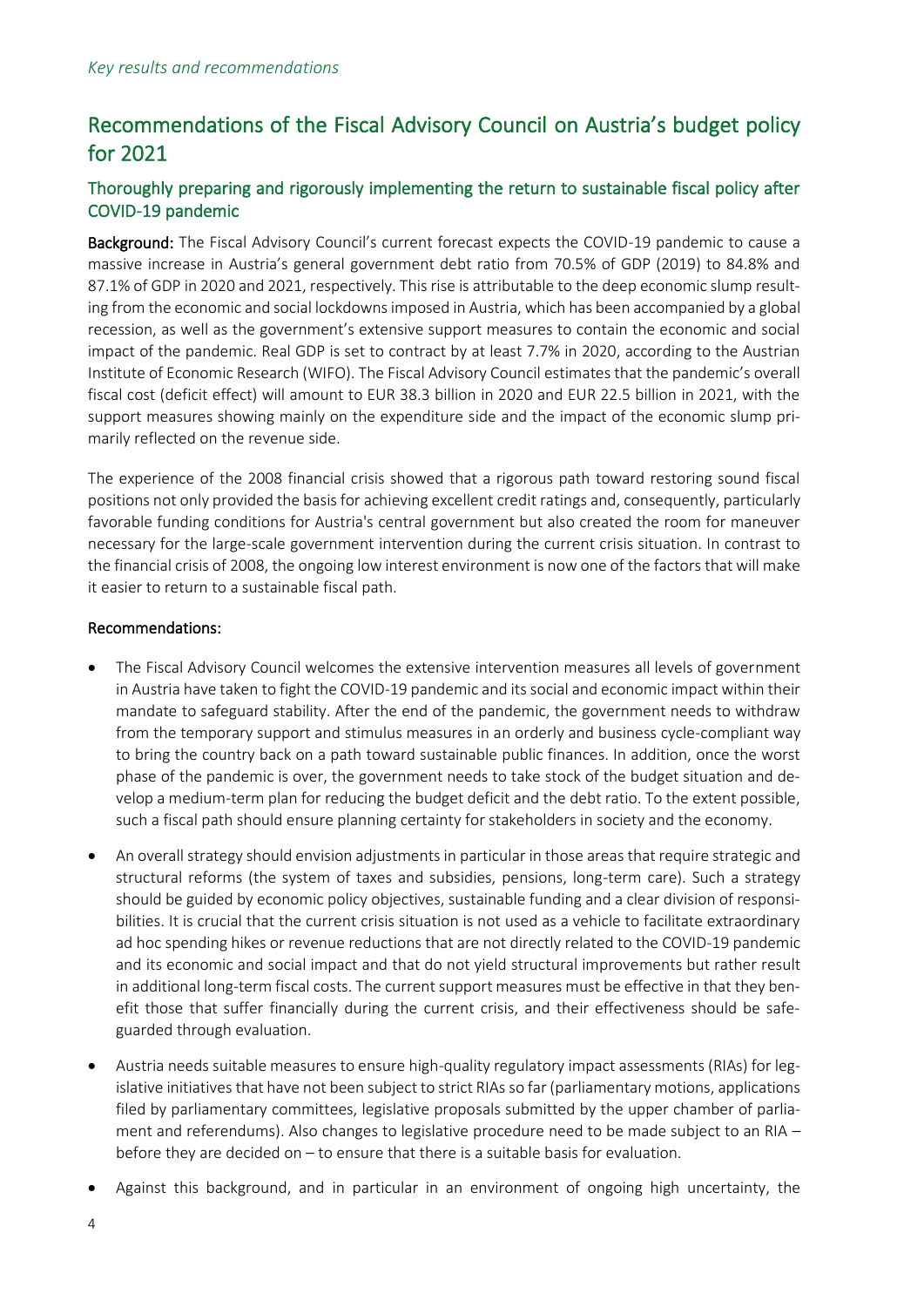reestablishment of budget risk buffers in the medium to long term should go hand in hand with a well-prepared gradual tapering of support measures and the preparation and implementation of structural reforms. This means that despite the current crisis situation, preparations should continue for implementing structural reform plans (including the greening of the tax system, overhauling the system of subsidies, creating a sustainable structural and financial basis for long-term care, strengthening the long-term viability of the Austrian pension system). Such an approach could ensure that these structural reforms contribute to the long-term sustainability of public finances and the creation of fiscal space and would, at the same time, provide an important impetus for increasing the Austrian economy's growth potential and resilience in the long run.

• With a view to meeting long-term objectives, the government should use green investment not only for reducing CO<sub>2</sub> emissions to reach the targets enshrined in EU law but should also increasingly rely on green investment for stimulating economic activity. A balanced mix of instruments and incentives in line with EU requirements (public investment in infrastructure, greening of the tax system,  $CO<sub>2</sub>$ pricing, legal requirements) could trigger private sector investment, which would support the necessary economic recovery and structural change after the current crisis.

### Maintaining local government investment and services of general economic interest, sustainable financing of more clearly defined areas of responsibilities under the fiscal sharing framework

Background: In 2018 and 2019, budget surpluses at the regional and local government levels contributed a crucial share – about EUR 0.7 billion or 0.2% of GDP each in both years – to Austria's sound fiscal position. The fiscal sharing architecture, i.e. channeling funds (in particular shared federal tax revenues) to regional and local governments, ensures that all levels of government are bearing a certain share of the burden and costs of the measures to cushion the social impact of the COVID-19 pandemic. This relates to both the drop in revenues resulting from the effects of automatic stabilizers following the slump in economic activity and the deliberate reduction of revenues to allow certain discretionary support and stimulus measures.

The decrease in tax revenues (above all from shared federal taxes, municipal tax and tourism tax) has created a funding gap affecting municipal investment and services of general economic interest – both key areas – despite additional federal funds granted under the Municipal Investment Act 2020 and COVID-19-related regional government funds. While the measures implemented at the federal level mainly aim at supporting the labor market and general economic activity, crisis-related spending at the regional and local government level focuses on social services (health care, childcare, long-term care, schools).

#### Recommendations:

- Municipal investment and services of general economic interest must be maintained, and the funding gap must be closed, in line with prudently set priorities, in order to ensure that local infrastructures and social services continue to be provided also under the presently challenging conditions.
- The parties to the fiscal sharing framework are called upon to agree on a fair distribution of costs and adequate funding for all levels of government. Aging and aging-related areas, like education, health care and long-term care, which so far have been the shared responsibility of the authorities at the different levels of government, are of particular importance in this context.
- The preparations for the fiscal sharing agreement shall be guided by a strong alignment of responsibilities with the power to tax and the power to spend, and by a heightened focus on tasks with a view to disentangling powers and funding responsibilities. A reform of federal structures must be initiated as soon as the COVID-19 pandemic is over.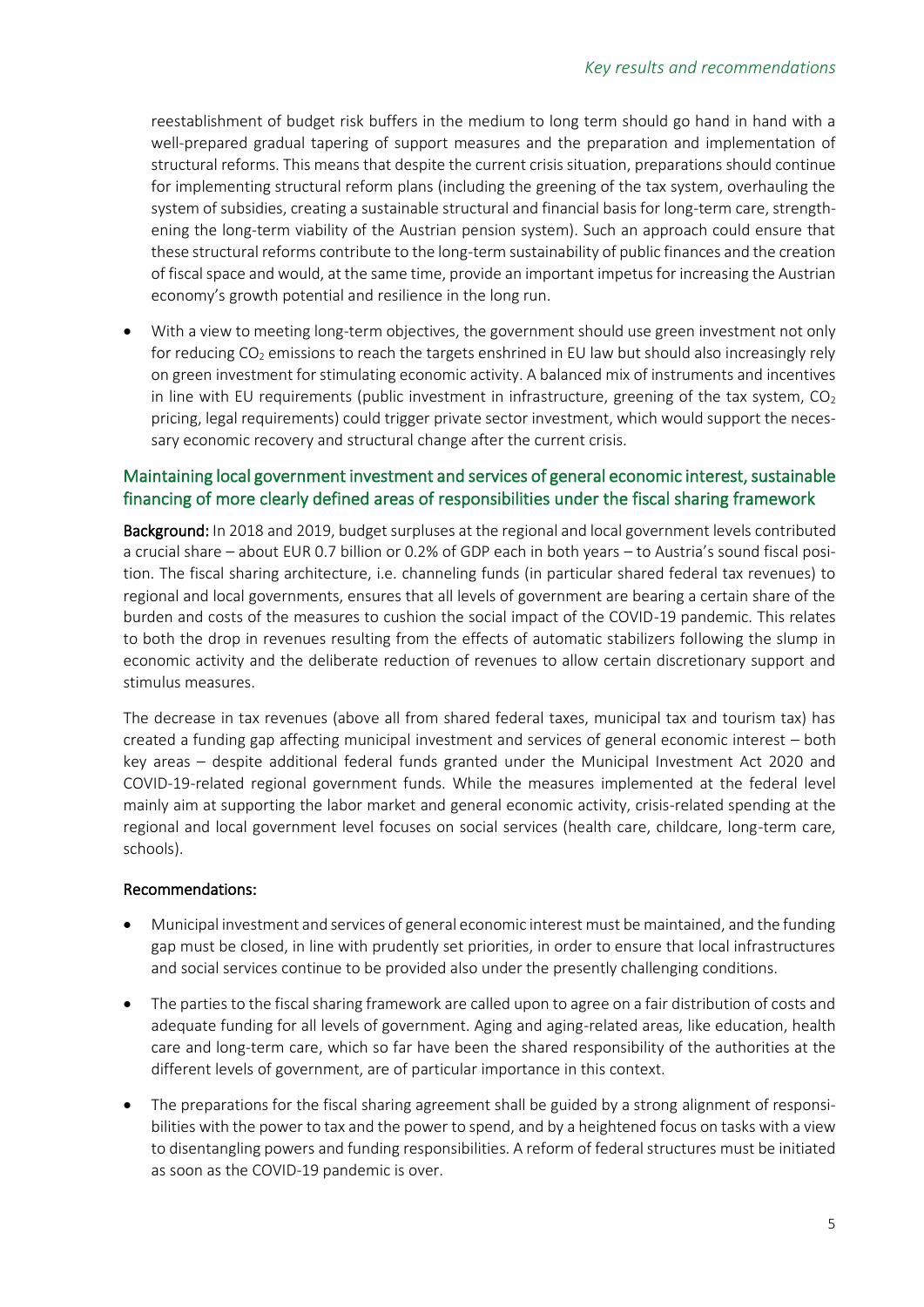# Continuing with policies to strengthen the labor market as warranted by its special fiscal and social relevance

Background: The COVID-19 pandemic has brought the labor market upswing seen in the past few years to a sudden halt: For the first time in years, the number of payroll employees is projected to drop in 2020, by 2.0% or around 70,000. At the same time, the economic crisis and its massive impact on individual sectors, above all tourism and services as well as the leisure, entertainment and cultural sectors, is set to push up the number of unemployed persons by more than 100,000 to around 400,000. As a result, the unemployment rate (national definition) is forecast to increase from 7.4% in 2019 to 9.9% in 2020. In 2021, the labor market situation is expected to improve, but the number of jobless people will remain around 30% above the pre-crisis level of 2019.

In addition to its special sociopolitical importance, the labor market also plays an outstanding role in terms of fiscal relevance: About half of all general government revenues, in particular revenues from wage income taxes, social security contributions and the municipal tax, depend on the compensation of employees. Moreover, the number of unemployed persons has an immediate effect on social benefits in cash, just as the number of persons in short-time work schemes affects government subsidies (totaling EUR 11.9 billion in 2020, according to the Fiscal Advisory Council's current forecast).

#### Recommendations:

- The Fiscal Advisory Council reiterates its recommendation of May 2020, advocating a continuation of measures aimed at strengthening the labor market, also because of its high fiscal relevance. These measures include, in particular,
	- o strengthening corporate liquidity, capitalization and aggregate demand in order to keep domestic businesses afloat,
	- o scaling up placement, qualification and employment services provided by the Public Employment Service Austria (AMS) to counteract losses of qualification and an ensuing reduction of potential output. Special attention should be paid to measures that support young people entering the workforce and address long-term unemployment.

### Creating the basis for a valid ex ante evaluation of national fiscal rules by operationalizing the general escape clause and making available recent data

Background: The Fiscal Advisory Council has the legal mandate to issue recommendations on activating, extending or discontinuing the "correction mechanism" under the Austrian Stability Pact (ÖStP 2012). This relates to the evaluation of the control account balances, which are kept to record deviations between the realized structural budget balances at the different levels of government and the corresponding annual target values. If control account deficits breach certain limits (rule-specific limits, thresholds), they must be reduced in line with specified criteria.

On the basis of the current 2019 fiscal outcomes, both the province of Vorarlberg and its municipalities as well as the municipalities of Tyrol and Burgenland would have to initiate corrections "without undue delay" immediately after the deactivation of the general escape clause as of 2022. In a persistently difficult economic environment, such a mandatory correction would be a major challenge.

The activation of the general escape clause at the EU level and its mirroring in the national rules established a new regime for the application of rules, the operationalization of which remains unclear to date. The Fiscal Advisory Councils has identified need for action, above all with regard to the recording of control account balances and the strict debt-reduction path according to the ÖStP 2012: the aim should be to define targets on which governance is to be based on the one hand and to make it possible to take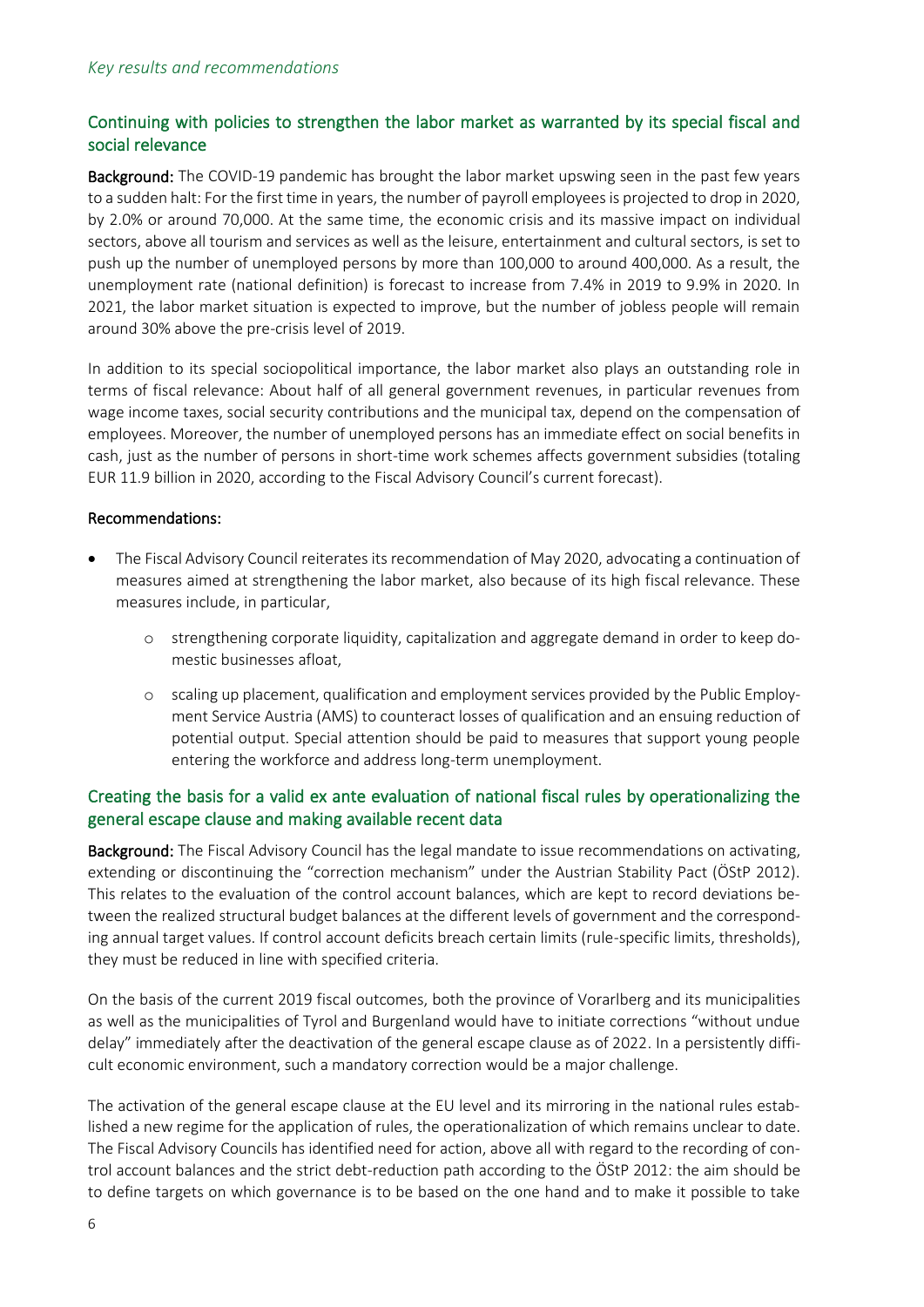into account the COVID-19-related deterioration in fiscal positions when performing evaluations on the other. Furthermore, the currently available data do not provide a useful basis for calculations for a valid ex ante evaluation.

### Recommendations:

- The reform of the ÖStP should aim to enable good planning and governance; earlier proposals by the Fiscal Advisory Council should be taken into account. Also, the negotiations at the EU level about the practical implementation of the general escape clause, which are expected to get into full swing only in spring 2021, should feed into the reform.
- A database making available recent data should be established, as up-to-date data provide a crucial foundation for the evaluation of fiscal measures. This requires, on the one hand, an update of medium-term budgetary planning at all levels of government based on an agreed recent macro scenario and an estimate of future revenue shares and, on the other hand, the identification of national and regional COVID-19 measures and their fiscal effects based on a consistent stocktaking and costing approach.
- Rules for correcting negative control account balances that adequately reflect the requirements of the business cycle should be urgently established to avoid potential procyclical effects of such corrections.

# Actively participating in the necessary reform of the EU fiscal framework by contributing previous experience

Background: The process initiated by the European Commission in early 2020 to review the effectiveness of the existing EU economic and fiscal framework focuses on the governance and surveillance elements of the Stability and Growth Pact (SGP) that were introduced or amended by the six-pack and two-pack reforms in 2011 and 2013, respectively. These elements include the procedure launched in case Member States deviate significantly from their medium-term budget objectives (MTOs), the operationalization of the debt rule and increased coordination among euro area countries through the evaluation of national fiscal programs. The review initiated by the European Commission brought to light both the strengths and weaknesses of the existing system, e.g. the complexity of the current fiscal rules, the procyclicality of fiscal policies and the fact that the share of investment in the public sector's total expenditure is only marginally taken into account.

The economic and fiscal dimension of the COVID-19 pandemic prompted the EU not only to launch a comprehensive crisis response (e.g. the recovery plan for Europe and the instrument for temporary Support to mitigate Unemployment Risks in an Emergency – SURE), but also to fully utilize the flexibility of the SGP in the application of numerical fiscal rules by activating the general escape clause. The general escape clause allows Member States to temporarily deviate from their MTOs (structural budget deficit of no more than 0.5% of GDP). Furthermore, the dramatic drop in GDP in 2020 and the comparatively modest recovery projected for 2021 imply major downward revisions of potential output and corresponding upward revisions of the output gap and the structural deficits of the past few years.

# Recommendations:

• The Fiscal Advisory Council welcomes the European Commission's initiatives to review and enhance the EU fiscal framework, in particular the Stability and Growth Pact, and recommends that the Austrian federal government support the European Fiscal Board's proposal to conclude the reform process before the deactivation of the general escape clause. Swift decisions about a simplification of